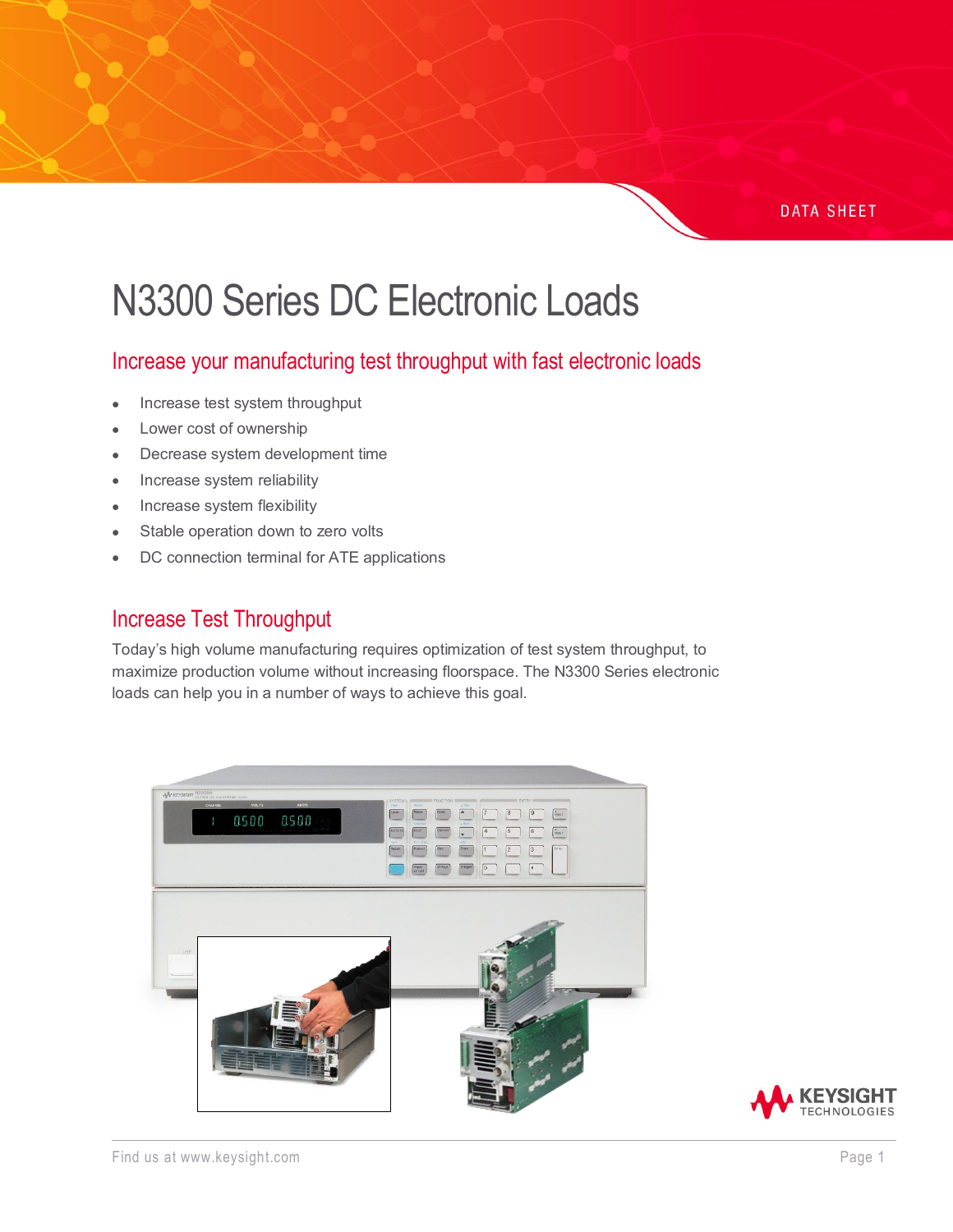#### Reduced command processing time:

Commands are processed more than 10 times faster than previous electronic loads.

#### Automatically execute stored command sequences:

"Lists" of downloaded command sequences can execute independent of the computer, greatly reducing the electronic load command processing time and computer interaction time during product testing.

#### Programmable delay allows for either simultaneous or sequential load changes:

This is the most multiple output DC power supplies, simulating real-life loading patterns, with a minimum of programming commands.

#### Buffer measurement data:

Voltage, current, and power measurements can be buffered for later readback to the computer, reducing computer interaction.

#### Control measurement speed vs. accuracy:

Decrease the number of measurement samples to achieve greater measurement speed, or increase the number of samples to achieve higher measurement accuracy. You can optimize your measurements for each test.

#### Control rising and falling slew rates separately:

Reduce rate of loading change when necessary for DUT stability or to simulate real life conditions, but otherwise change load values at maximum rate.





Standard DC connectors **CONFINGER 2018** Option UJ1 8 mm screw connectors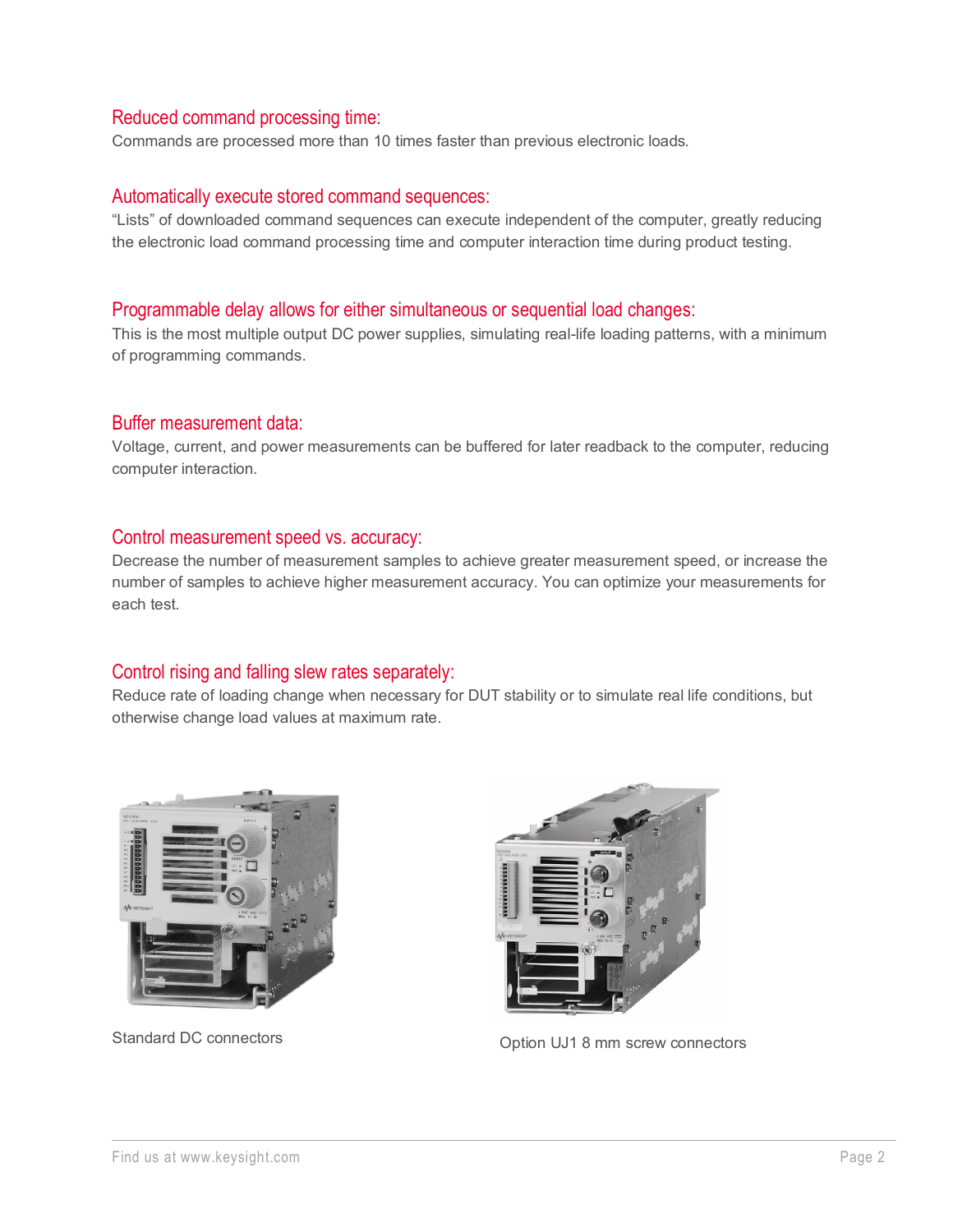## Increase System Flexibility…for Both Present and Future Requirements

Most power supply and battery charger test systems designed today need to test a variety of products and/or assemblies. In the future, additional products or assemblies may be needed. A flexible family of electronic loads makes present system design and future growth much easier.

#### Test low voltage power supplies:

The N3300 Series electronic loads operate with full stability down to zero volts. Many other electronic loads available today have been found to become unstable in the operating region below one volt. When designing power supply test platforms, the trend towards lower voltage requirements should be taken into account. Refer to the specification and supplemental characteristic tables for details of lower voltage operating characteristics.

#### Choose DC load connection method:

Automatic test systems need consistency and reliability. Option UJ1 8 mm screw connectors provide a simple screw onto which your wires, terminated with insulated ring terminals, may be securely mounted. This optional connector is specifically designed for test systems. Wires may exit the plastic cover in any direction, and multiple wires may be placed on each screw terminal for easy parallel load connections. Up to AWG 4 wire may be used.

Applications which require repeated connections/disconnections are better suited to the standard connector. The standard connector accepts an unterminated wire, and may be hand-tightened. This connector is specifically designed for bench applications and short-term automated tests.

#### Design a system to test a variety of products:

This series consists of 2 mainframes and 6 modules. The N3300A mainframe is full rack width. It has 6 slots. The N3301A mainframe is half rack width. It has 2 slots. Any assortment of the 6 different modules can be configured into these mainframes, up to the slot capacity. The N3302A (150 watts), N3303A (250 watts), N3307A (250 Watts) and N3304A (300 watts) each require one slot. The N3305A (500 watts) and the N3306A (600 watts) each require 2 slots. The electronic load can be configured to supply exactly what you need now, and this modular design also allows for easy future reconfiguration.

#### Test high current power supplies:

#### Electronic load modules can be operated in parallel to provide additional current sinking capability.

#### Control the electronic load how you want to:

GPIB, RS232, and manual use of the front panel all provide complete control of these electronic loads. There are also analog programming and monitoring ports for those applications that utilize nonstandard interfaces, require custom waveforms, or utilize process control signals. Custom waveforms can also be created by downloading a "List" of load parameters. In addition, there is a built-in transient generator, which operates in all modes.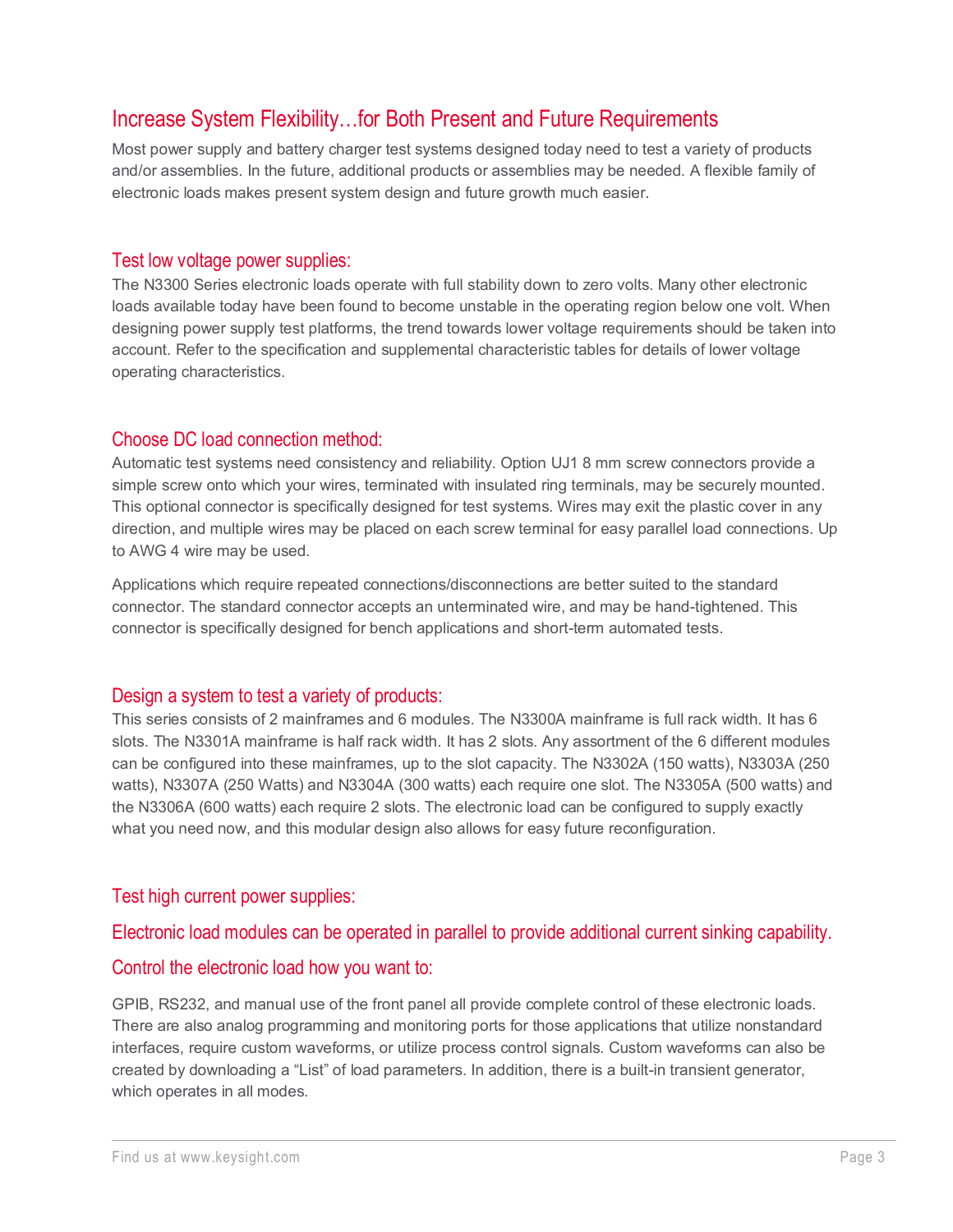#### Quickly create powerful and consistent software:

All Keysight Technologies, Inc. electronic loads use the SCPI (Standard Commands for Programmable Instruments) command set. This makes learning the commands easy, because they are the same format as all other SCPI instruments. The resulting code is virtually self-documenting, and therefore easier to troubleshoot and modify in the future. Plug-n-Play drivers are also available to help you to integrate the loads into your standard software packages.

### Make Measurements Easily and Accurately

The 16-bit voltage, current and power measurement system provides both accuracy and convenience. The alternative is using a DMM (digital multimeter) and MUX (multiplexer) along with a precision current shunt and a lot of extra wiring. Avoiding this complexity increases system reliability and makes the system easier to design and support. Current measurements in particular are more consistently accurate using the electronic load's internal system, because the wiring associated with an external precision current shunt may pick up noise.

#### Measure with all load modules simultaneously:

Testing multiple output DC power supplies and DC to DC converters can be very time consuming if each output must be tested sequentially. If measurements are being made through a MUX using one DMM, this is what will happen. Using the built-in measurement capabilities of the N3300 electronic loads, all outputs can be measured simultaneously. Alternatively, multiple single output power sources can be tested simultaneously.

#### Measure voltage and current simultaneously:

The N3300 measurement system has individual but linked current and voltage measurement systems. This means that voltage and current measurements are taken exactly simultaneously, which gives a true picture of the power supply under test's output at a particular moment in time. Some other electronic loads which feature internal measurement systems actually take current and voltage measurements sequentially, and therefore do not give as accurate a picture of momentary power.

## **Specifications**

Table A-1 lists the specifications for the different load models. Specifications indicate warranted performance in the 25 °C ± 5 °C region of the operating temperature range. Specifications apply to normal and transient modes unless otherwise noted.

|                                      | <b>N3302A</b> | N3303A      | <b>N3304A</b> | N3304-J01<br>Special order option | N3305A      | N3306A     | <b>N3307A</b> |
|--------------------------------------|---------------|-------------|---------------|-----------------------------------|-------------|------------|---------------|
| Input ratings                        |               |             |               |                                   |             |            |               |
| Current                              | $0 - 30$ A    | $0 - 10A$   | $0 - 60$ A    | $0 - 60$ A                        | $0 - 60$ A  | $0 - 120A$ | $0 - 30$ A    |
| Voltage                              | $0 - 60$ V    | $0 - 240$ V | $0 - 60$ V    | $0 - 80$ V                        | $0 - 150$ V | $0 - 60$ V | $0 - 150$ V   |
| Maximum power $@$ 40 °C <sup>1</sup> | 150 W         | 250 W       | 300 W         | 300 W                             | 500 W       | 600 W      | 250 W         |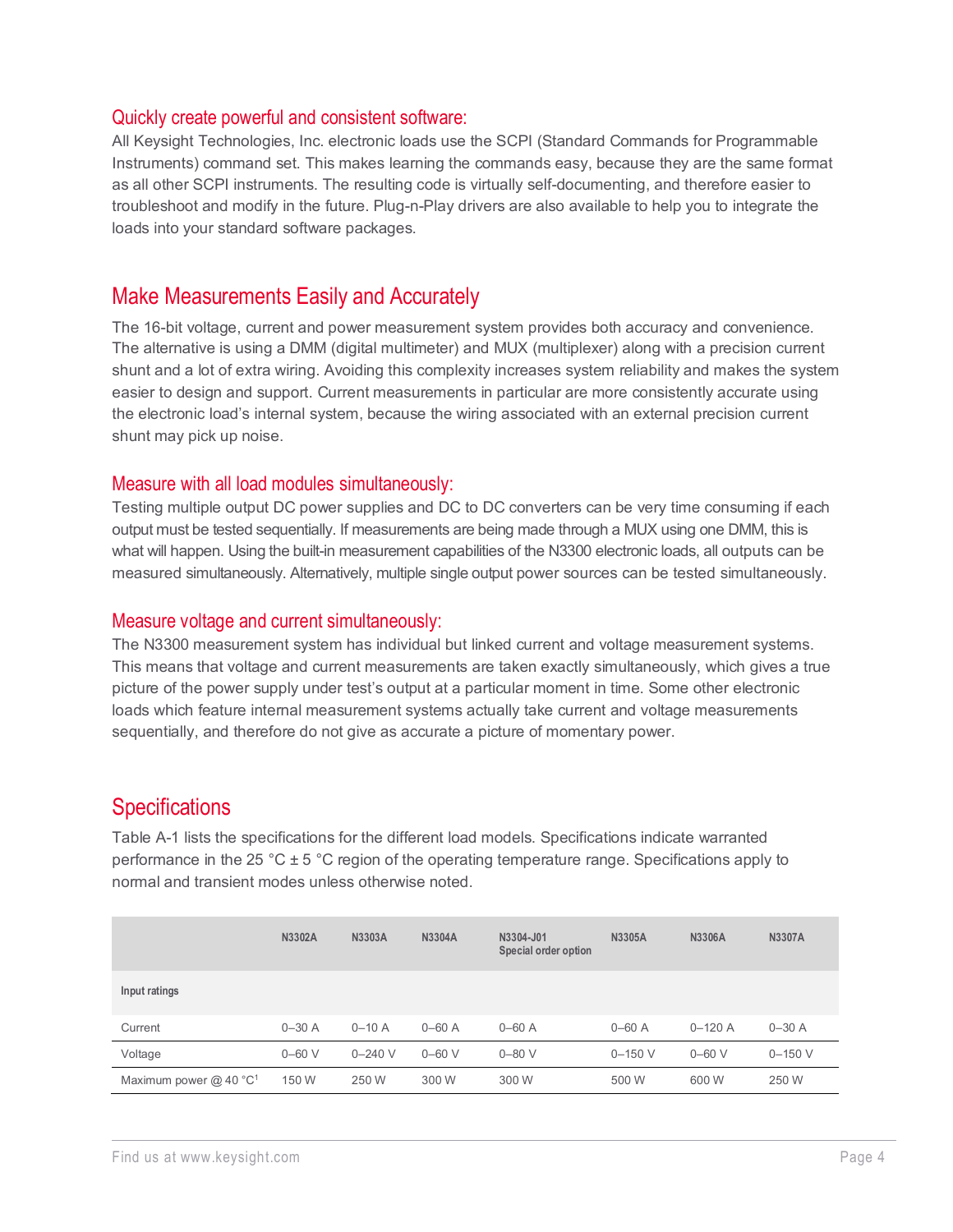

|                                           | N3302A | N3303A | <b>N3304A</b> | N3304-J01<br>Special order<br>option | <b>N3305A</b> | <b>N3306A</b> | <b>N3307A</b> |
|-------------------------------------------|--------|--------|---------------|--------------------------------------|---------------|---------------|---------------|
| Specified current @ low voltage operation |        |        |               |                                      |               |               |               |
| 2.0V                                      | 30 A   | 10 A   | 60 A          | 60 A                                 | 60 A          | 120 A         | 30 A          |
| 1.5V                                      | 22.5A  | 7.5 A  | 45 A          | 45 A                                 | 45 A          | 90 A          | 22.5 A        |
| 1.0V                                      | 15 A   | 5 A    | 30 A          | 30 A                                 | 30 A          | 60 A          | 15 A          |
| 0.5V                                      | 7.5 A  | 2.5A   | 15 A          | 15 A                                 | 15 A          | 30 A          | 7.5A          |
| 0 <sub>V</sub>                            | 0 A    | 0A     | 0 A           | 0 A                                  | 0 A           | 0 A           | 0 A           |

1. Maximum continuous power available is derated linearly from 100% of maximum at 40 °C, to 75% of maximum at 55 °C.

Table A-1 states that maximum current is available down to 2 volts. Typically, however under normal operating conditions, the load can sink the maximum current down to the following voltages:

|                                                          |           | N3302A           | N3303A           | N3304A             | N3304-J01<br>Special<br>order option | N3305A             | N3306A            | <b>N3307A</b>    |
|----------------------------------------------------------|-----------|------------------|------------------|--------------------|--------------------------------------|--------------------|-------------------|------------------|
| Typical minimum operating voltage $@$ full scale current |           |                  |                  |                    |                                      |                    |                   |                  |
|                                                          |           | 1.2V             | 1.2V             | 1.2V               | 1.2V                                 | 1.4V               | 1.4V              | 1.4V             |
| Constant current mode <sup>1</sup>                       |           |                  |                  |                    |                                      |                    |                   |                  |
| Low range/High range                                     |           | 3 A/30 A         | 1 A/10 A         | 6 A/60 A           | 6 A/60 A                             | 6 A/60 A           | 12 A/120 A        | 3 A/30 A         |
| Regulation                                               |           | $10 \text{ mA}$  | 8 mA             | 10 <sub>m</sub> A  | $10 \text{ mA}$                      | 10 <sub>m</sub> A  | 10 <sub>m</sub> A | 10 mA            |
| Low range accuracy                                       | $0.1\% +$ | 5 <sub>m</sub> A | 4 mA             | 7.5 <sub>m</sub> A | $7.5 \text{ mA}$                     | 7.5 <sub>m</sub> A | $15 \text{ mA}$   | $7.5 \text{ mA}$ |
| High range accuracy                                      | $0.1\% +$ | $10 \text{ mA}$  | $7.5 \text{ mA}$ | $15 \text{ mA}$    | $15 \text{ mA}$                      | $15 \text{ mA}$    | 37.5 mA           | $15 \text{ mA}$  |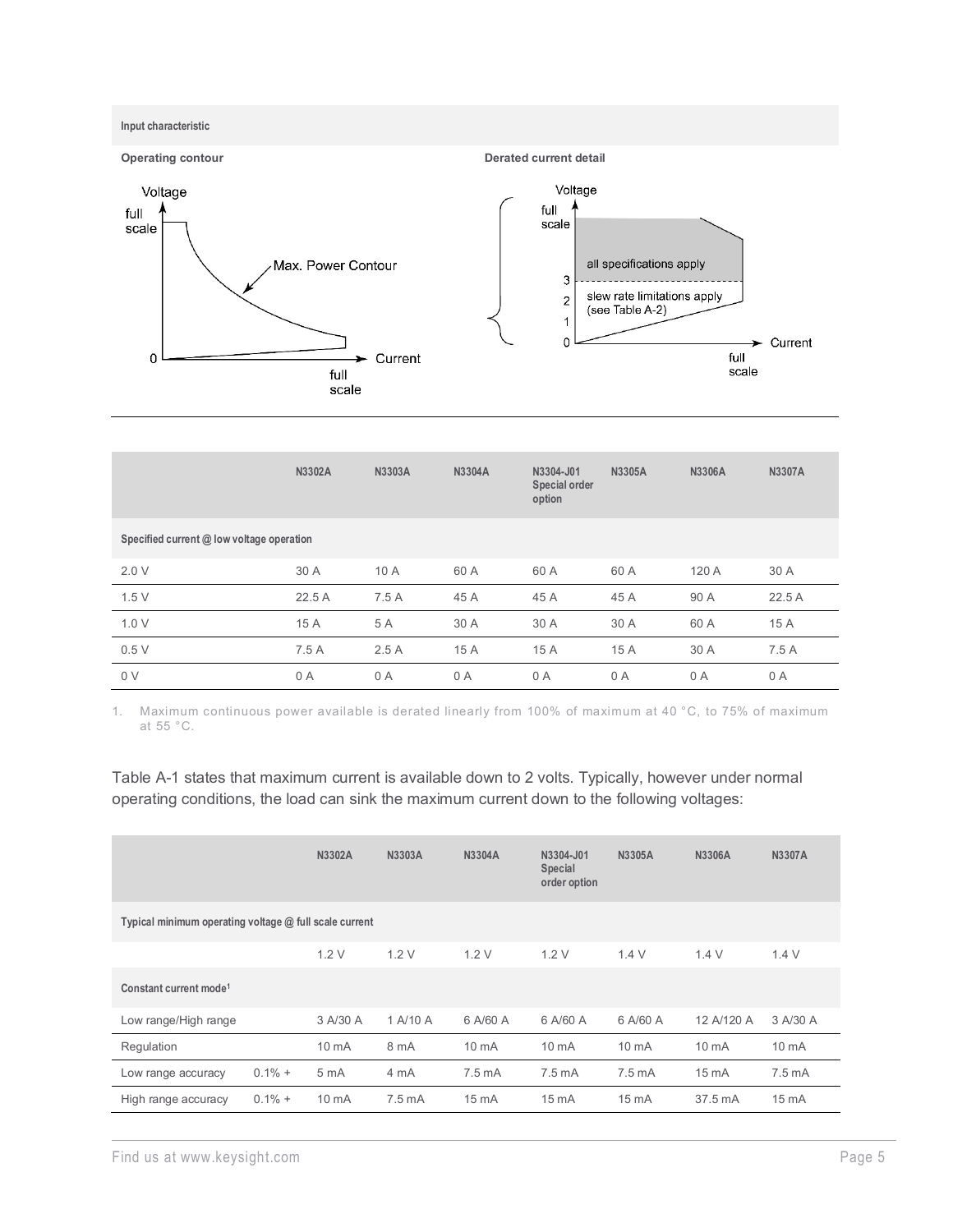| Low range/High range                        |           | 6 V/60 V               | 24 V/240 V               | 6 V/60 V           | 8 V/80 V                  | 15 V/150 V         | 6 V/60 V                | 15 V/150 V               |
|---------------------------------------------|-----------|------------------------|--------------------------|--------------------|---------------------------|--------------------|-------------------------|--------------------------|
| Regulation                                  |           | 5 mV                   | 10 mV                    | 10 mV              | 10 mV                     | $10 \text{ mV}$    | $20 \text{ mV}$         | $10 \text{ mV}$          |
| Low range accuracy                          | $0.1\% +$ | 3 mV                   | 10 mV                    | 3 mV               | 5mV                       | $10 \text{ mV}$    | 3 mV                    | $10 \text{ mV}$          |
| High range accuracy                         | $0.1\% +$ | 8 mV                   | 40 mV                    | 8 mV               | $12 \text{ mV}$           | 20 mV              | 8 mV                    | 20 mV                    |
| Constant resistance mode <sup>1</sup>       |           |                        |                          |                    |                           |                    |                         |                          |
| Range 1<br>$(1 > 10\%$ of current rating)   |           | $0.067 -$<br>$4\Omega$ | $0.2 - 48 \Omega$        | $0.033 - 2 \Omega$ | $0.033 -$<br>$2.6 \Omega$ | $0.033 - 5 \Omega$ | $0.017 - 1$ $\Omega$    | $0.067 -$<br>$10 \Omega$ |
| Range 2<br>$(1 > 1\%$ of current rating)    |           | $3.6 - 40 \Omega$      | $44 - 480 \Omega$        | $1.8 - 20 \Omega$  | $2.4 - 26 \Omega$         | $4.5 - 50 \Omega$  | $0.9 - 10 \Omega$       | $9-100 \Omega$           |
| Range 3<br>$(1 > 0.1\%$ of current rating)  |           | $36 - 400 \Omega$      | $440 -$<br>$4800 \Omega$ | $18 - 200 \Omega$  | $24 - 260 \Omega$         | $45 - 500 \Omega$  | $9-100 \Omega$          | $90 -$<br>$1000 \Omega$  |
| Range 4<br>$(1 > 0.01\%$ of current rating) |           | $360 -$<br>2000 Ω      | $4400 -$<br>12000 Ω      | $180 -$<br>2000 Ω  | $240 -$<br>$2600 \Omega$  | $450 -$<br>2500 Ω  | $90 -$<br>$1000 \Omega$ | $900 -$<br>$2500 \Omega$ |
| Current measurement <sup>1</sup>            |           |                        |                          |                    |                           |                    |                         |                          |
| Low range/High range                        |           | 3 A/30 A               | 1 A/10 A                 | 6 A/60 A           | 6 A/60 A                  | 6 A/60 A           | 12 A/120 A              | 3 A/30 A                 |
| Low range accuracy <sup>2</sup>             | $0.05%$ + | 3 mA                   | $2.5$ mA                 | 5 <sub>m</sub> A   | 5 <sub>m</sub> A          | 5 mA               | $10 \text{ mA}$         | 3 mA                     |
| High range accuracy <sup>2</sup>            | $0.05%$ + | 6 mA                   | $5 \text{ mA}$           | 10 mA              | 10 mA                     | 10 mA              | 20 mA                   | 6 mA                     |
| Voltage measurement <sup>1</sup>            |           |                        |                          |                    |                           |                    |                         |                          |
| Low range/High range                        |           | 6 V/60 V               | 24 V/240 V               | 6 V/60 V           | 8 V/80 V                  | 15 V/150 V         | 6 V/60 V                | 15 V/150 V               |
| Low range accuracy                          | $0.05%$ + | 3 mV                   | 10 mV                    | 3 mV               | 5mV                       | 8 mV               | 3 mV                    | 8 mV                     |
| High range accuracy                         | $0.05%$ + | 8 mV                   | $20$ mV                  | 8 mV               | $12 \text{ mV}$           | 16 mV              | 8 mV                    | $16 \text{ mV}$          |
| Power measurement <sup>1</sup>              |           |                        |                          |                    |                           |                    |                         |                          |
| Accuracy                                    | $0.1\% +$ | 0.4W                   | 1.2W                     | 0.6W               | 0.8 W                     | 1.6 W              | 1.3W                    | 0.9W                     |

1. Specification is ± (% of reading + fixed offset). Measurement is 1000 samples. Specification may degrade when the unit is subject to an RF field of 3 V/meter, the unit is subject to line spikes of 500 V, or an 8 kV electrostatic discharge.

2. DC current accuracy specifications apply 30 seconds after input current is applied.

Table A-1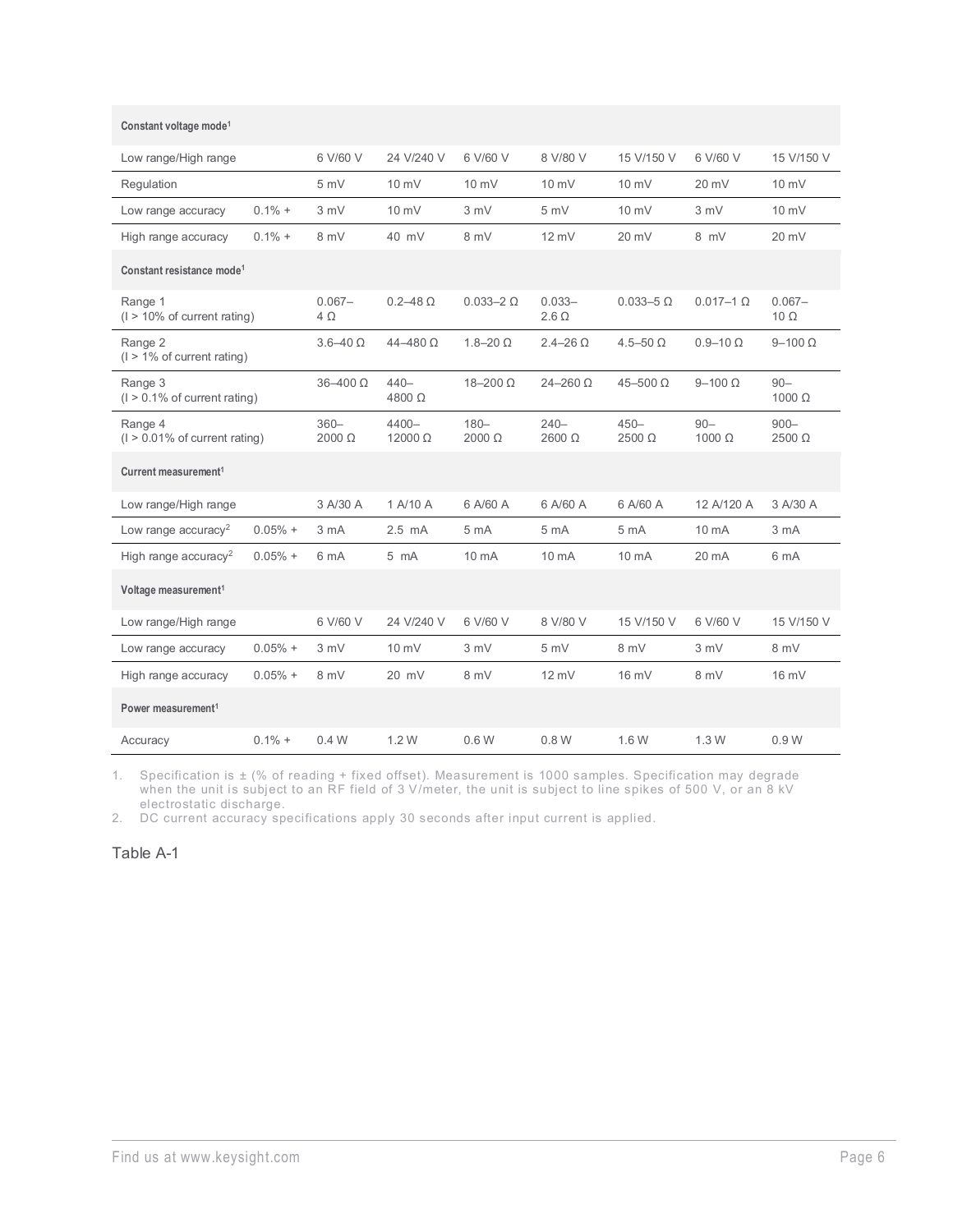## Supplemental Characteristics

Table A-2 lists the supplemental characteristics, which are not warranted but are descriptions of typical performance determined either by design or type testing.

|                                     |                | N3302A                              | N3303A                                     | N3304A                             | N3304-J01<br>Special order<br>option        | N3305A                                      | N3306A                                     | N3307A                                    |
|-------------------------------------|----------------|-------------------------------------|--------------------------------------------|------------------------------------|---------------------------------------------|---------------------------------------------|--------------------------------------------|-------------------------------------------|
| Programming resolution              |                |                                     |                                            |                                    |                                             |                                             |                                            |                                           |
| Constant current mode               |                | $0.05/0.5$ mA                       | $0.02/0.2$ mA                              | $0.1/1$ mA                         | $0.1/1$ mA                                  | $0.1/1$ mA                                  | $0.2/2$ mA                                 | $0.05/0.5$ mA                             |
| Constant voltage mode               |                | $0.1/1$ mV                          | $0.4/4$ mV                                 | $0.1/1$ mV                         | 0.135/<br>1.35 mV                           | $0.25/2.5$ mV                               | $0.1/1$ mV                                 | $0.25/2.5$ mV                             |
| Constant resistance mode            |                | 0.07/0.7/7/<br>$70 \text{ m}\Omega$ | 0.82/8.2/<br>$82 \text{ m}\Omega$          | 0.035/0.35/<br>$3.5/35$ m $\Omega$ | 0.05/0.5/5/<br>$50 \text{ m}\Omega$         | 0.085/0.85/<br>$8.5/85$ m $\Omega$          | 0.0175/0.17<br>5/1.75<br>/17.5 m $\Omega$  | 0.17/1.7/17/<br>170 $m\Omega$             |
| <b>Readback resolution</b>          |                |                                     |                                            |                                    |                                             |                                             |                                            |                                           |
| Current                             |                | $0.05/0.5$ mA                       | $0.02/0.2$ mA                              | $0.1/1$ mA                         | $0.1/1$ mA                                  | $0.1/1$ mA                                  | $0.2/2$ mA                                 | $0.05/0.5$ mA                             |
| Voltage                             |                | $0.1/1$ mV                          | $0.4/4$ mV                                 | $0.1/1$ mV                         | 0.135<br>/1.35 mV                           | $0.25/2.5$ mV                               | $0.1/1$ mV                                 | $0.25/2.5$ mV                             |
| Programmable slew rate <sup>1</sup> |                |                                     |                                            |                                    |                                             |                                             |                                            |                                           |
| Current<br>ranges                   | Slow band      | 500-25 kA/s                         | $167 -$<br>8330 A/s                        | $1 k -$<br>50 kA/s                 | 1 k-50 kA/s                                 | 1 k-50 kA/s                                 | 2-100 kA/s                                 | 500-25 kA/s                               |
|                                     | Fast band ≥3 V | $50k -$<br>2.5 MA/s                 | $16.7 k -$<br>833 kA/s                     | $100k -$<br>5 MA/s                 | $100k -$<br>5 MA/s                          | 100 k-<br>5 MA/s                            | 200 k-<br>10 MA/s                          | $50k -$<br>$2.5$ MA/s                     |
|                                     | Fast band <3 V | $50k -$<br>250 kA/s                 | $16.7 k -$<br>83.3 kA/s                    | $100k -$<br>500 kA/s               | $100k -$<br>500 kA/s                        | $100k -$<br>500 kA/s                        | $200 k -$<br>1 MA/s                        | $50k -$<br>250 kA/s                       |
| Voltage<br>ranges                   | Slow band      | 1 k-50 kV/s                         | 4 k-<br>200 kV/s                           | 1 k-50 kV/s                        | $1.33 k -$<br>66.6 kV/s                     | $2.5k -$<br>125 kV/s                        | 1 k-50 kV/s                                | $2.5k -$<br>125 kV/s                      |
|                                     | Fast band ≥3 V | 100 k-<br>500 kV/s                  | 400 k-<br>2 MV/s                           | $100k -$<br>500 kV/s               | $133 k -$<br>666 kV/s                       | 250 k-<br>1.25 MV/s                         | $100k -$<br>500 kV/s                       | 250 k-<br>1.25 MV/s                       |
|                                     | Fast band <3 V | $100k -$<br>50 kV/s                 | 400 k-<br>200 kV/s                         | $100k -$<br>50 kV/s                | 133 k-<br>66.6 kV/s                         | 250 k-<br>125 kV/s                          | $100k -$<br>50 kV/s                        | 250 k-<br>125 kV/s                        |
| Resistance<br>range <sup>1</sup>    | Slow band      | $44-$<br>1125 $\Omega$ /s           | $540 -$<br>13.5 $k\Omega/s$                | $22 - 560$ $\Omega/s$              | $30 -$<br>$745$ $\Omega/s$                  | $55 -$<br>1400 Ω/s                          | $11 - 280 \Omega/s$                        | $110 -$<br>$2800 \Omega/s$                |
|                                     | Fast band ≥3 V | $2250 -$<br>$34 k\Omega/s$          | 27 k-<br>$408$ k $\Omega/s$                | $1120 -$<br>17 $k\Omega/s$         | $1500 -$<br>$22.6 \text{ k}\Omega/\text{s}$ | $2800 -$<br>$42.5 \text{ k}\Omega/\text{s}$ | $560 -$<br>$8.5 \text{ k}\Omega/\text{s}$  | $5600 -$<br>$85 \text{ k}\Omega/\text{s}$ |
|                                     | Fast band <3 V | $2250 -$<br>$3.4 \; k\Omega/s$      | $27k -$<br>$40.8 \text{ k}\Omega/\text{s}$ | $1120 -$<br>1.7 $k\Omega/s$        | $1500 -$<br>$2.26 \text{ k}\Omega/\text{s}$ | 2800-<br>4.25 kΩ/s                          | $560 -$<br>850 Ω/s                         | $5600 -$<br>$8.5\;k\Omega/s$              |
| Resistance<br>range $^2$            | Slow band      | $440 -$<br>11.25 $k\Omega/s$        | $5.4k -$<br>135 k $\Omega$ /s              | $220 -$<br>5600 $\Omega$ /s        | $300 -$<br>7450 Ω/s                         | $550 -$<br>14 $k\Omega/s$                   | $110 -$<br>2800 Ω/s                        | $1.1k -$<br>$28 \text{ k}\Omega/\text{s}$ |
|                                     | Fast band ≥3 V | 22.5 k-<br>340 kΩ/s                 | 270 k-<br>$4.08$ M $\Omega$ /s             | $11.2 k -$<br>170 k $\Omega$ /s    | $15k -$<br>$226 \text{ k}\Omega/\text{s}$   | 28 k-<br>425 k $\Omega$ /s                  | $5600 -$<br>$85 \text{ k}\Omega/\text{s}$  | 56 k-<br>$850 \text{ k}\Omega/\text{s}$   |
|                                     | Fast band <3 V | 22.5 k-<br>34 kΩ/s                  | 270 k-<br>$408 \text{ k}\Omega/\text{s}$   | $11.2 k -$<br>17 $k\Omega/s$       | $15k-$<br>$22.6 \text{ k}\Omega/\text{s}$   | 28 k-<br>$42.5 \text{ k}\Omega/\text{s}$    | $5600 -$<br>$8.5 \text{ k}\Omega/\text{s}$ | 56 k-<br>$85 \text{ k}\Omega/\text{s}$    |
| Resistance<br>range $3$             | Slow band      | 4.4 k-<br>112.5 $k\Omega/s$         | 54 k-<br>1.35 $M\Omega/s$                  | $2.2k -$<br>56 k $\Omega$ /s       | $3k-$<br>74.5 $k\Omega/s$                   | $5.5k -$<br>140 $k\Omega/s$                 | $1.1k -$<br>$28 k\Omega/s$                 | $11k -$<br>$280 \text{ k}\Omega/\text{s}$ |
|                                     | Fast band ≥3 V | 225 k-<br>3.4 MΩ/s                  | $2.7M -$<br>$40.8$ M $\Omega$ /s           | 112 k-<br>1.7 $M\Omega/s$          | 150 k-<br>2.26 M <sub>2</sub> /s            | 280 k-<br>4.25 MΩ/s                         | 56 k-<br>$850 \; \text{k}\Omega/\text{s}$  | 560 k-<br>$8.5 M\Omega/s$                 |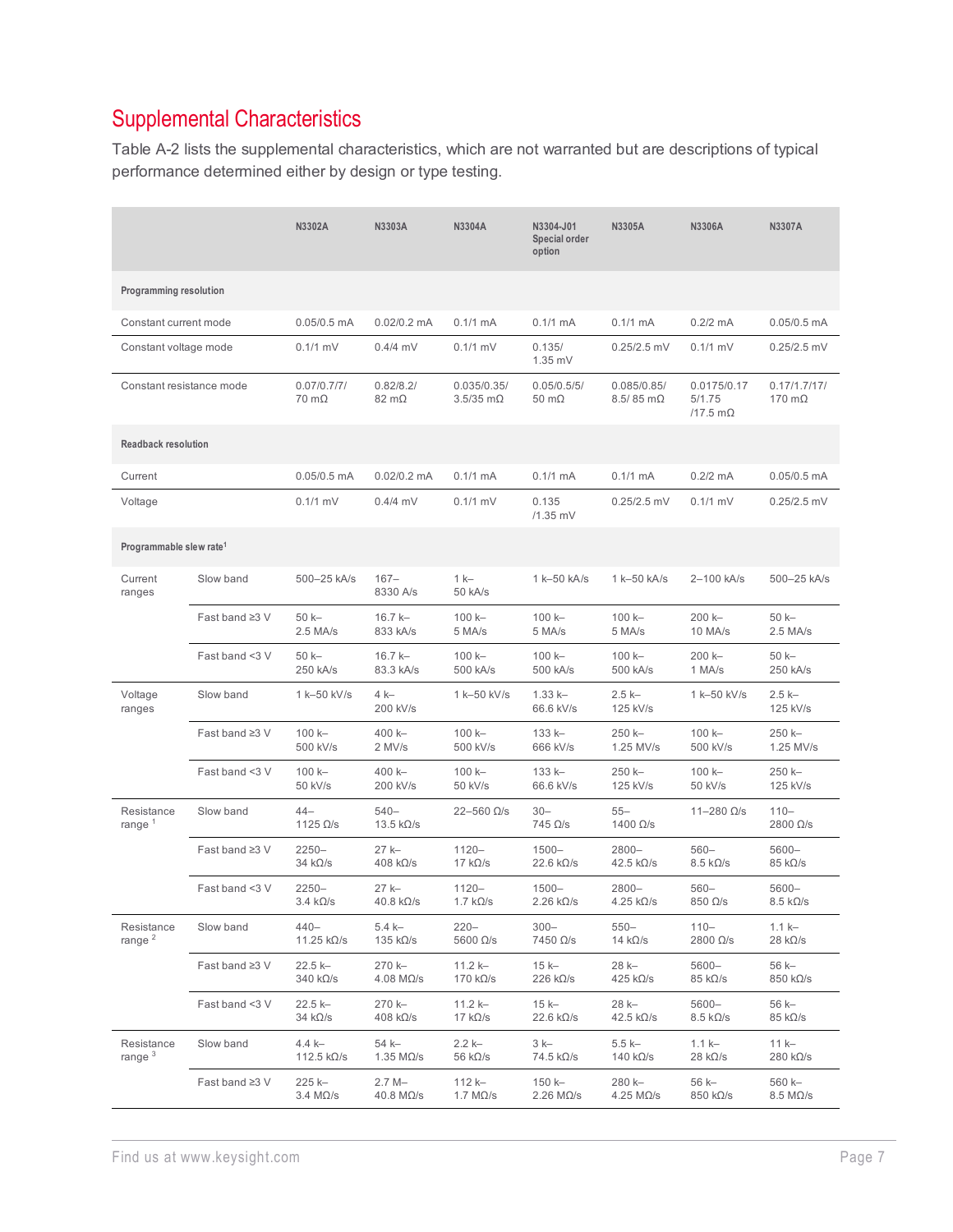|                         | Fast band <3 V       | $225k -$<br>$340 k\Omega/s$       | $2.7 M -$<br>$4.08$ M $\Omega$ /s | $112k -$<br>$170 \text{ k}\Omega/\text{s}$ | $150k -$<br>$226$ k $\Omega/s$ | $280 k -$<br>$425 k\Omega/s$        | $56k -$<br>$85 \text{ k}\Omega/\text{s}$   | 560 k-<br>$850 \text{ k}\Omega/\text{s}$ |
|-------------------------|----------------------|-----------------------------------|-----------------------------------|--------------------------------------------|--------------------------------|-------------------------------------|--------------------------------------------|------------------------------------------|
| Resistance<br>range $4$ | Slow band            | $44k -$<br>1.125 $M\Omega/s$      | $540k -$<br>13.5 $M\Omega/s$      | $22k -$<br>560 $k\Omega/s$                 | $30k -$<br>$745$ k $\Omega/s$  | $55 k -$<br>1.4 $M\Omega/s$         | $11k -$<br>$280$ k $\Omega/s$              | $110k -$<br>2.8 M <sub>2</sub> /s        |
|                         | Fast band $\geq 3$ V | $2.2 M -$<br>$34$ M $\Omega$ /s   | $27M -$<br>$408$ M $\Omega$ /s    | $1.12 M -$<br>17 $M\Omega/s$               | $1.5 M -$<br>22.6 $M\Omega/s$  | $2.8 M -$<br>42.5 M <sub>2</sub> /s | $560k -$<br>8.5 M <sub>2</sub> /s          | $5.6 M -$<br>$85$ M $\Omega$ /s          |
|                         | Fast band <3 V       | $2.25M -$<br>3.4 M <sub>2/s</sub> | $27M -$<br>$40.8$ M $\Omega$ /s   | $1.12 M -$<br>1.7 $M\Omega/s$              | $1.5 M -$<br>$2.26$ MO/s       | $2.8 M -$<br>4.25 M <sub>2</sub> /s | $560k -$<br>$850 \text{ k}\Omega/\text{s}$ | $5.6 M -$<br>8.5 M <sub>2</sub> /s       |
| Programmable short      |                      |                                   |                                   |                                            |                                |                                     |                                            |                                          |
|                         | Maximum              | $66 \text{ mA}$                   | $200 \text{ mA}$ .                | $33 \text{ mA}$                            | $33 \text{ mA}$                | $33 \text{ mA}$                     | $17 \text{ m}\Omega$                       | $33 \text{ mA}$                          |
|                         | Typical              | $40 \text{ m}\Omega$              | 100 $m\Omega$                     | $20 \text{ mA}$                            | $20 \text{ m}\Omega$           | $25 \text{ m}\Omega$                | $12 \text{ mA}$                            | $20 \text{ mA}$                          |
| Programmable open       |                      |                                   |                                   |                                            |                                |                                     |                                            |                                          |
|                         |                      | $\geq$ 20 kΩ                      | $\geq 80$ kΩ                      | $\geq$ 20 kΩ                               | $\geq$ 20 kΩ                   | $\geq$ 20 kΩ                        | $\geq$ 20 kΩ                               | $\geq 80$ kΩ                             |

1. Slew rate bands are the ranges of programmable slew rates available. When you program a slew rate value outside the indicated bands, the electronic load will automatically adjust the slew rate to fit within the band that is closest to the programmed value. It is not necessary to specify the band, only the slew rate itself. Below 3 volts, the maximum bandwidth of the electronic load is reduced by a factor of ten to one. For example, in the current range for Model N3302A, the maximum slew rate is specified as 2.5 MA/s, below 3 volts the maximum slew rate would be 250 kA/s. Any slew rate programmed between MA/s and 250 kA/s would produce a slew rate of 250 k/s. Slew rates programmed slower than 250 kA/s would still correctly reflect their programmed value. Note that if you are using transient mode to generate a high frequency pulse train, a reduced slew rate might cause the load to never reach the upper programmed value before beginning the transition to the lower programmed value. So even though the transient mode is still operational at lower voltages, a fast pulse train with large transitions may not be achievable.

#### Table A-2

|                                              |          | N3302A           | N3303A              | N3304A/<br>N3304A-J01           | N3305A              | <b>N3306A</b>   | N3307A           |
|----------------------------------------------|----------|------------------|---------------------|---------------------------------|---------------------|-----------------|------------------|
| Ripple and noise (20 Hz-10 MHz)              |          |                  |                     |                                 |                     |                 |                  |
| Current (ms/peak to peak)                    |          | 2 mA/20 mA       | 1 mA/10 mA          | 4 mA/40 mA                      | 4 mA/40 mA          | 6 mA/60 mA      | 2 mA/20 mA       |
| Voltage (rms)                                |          | 5 mV rms         | $12 \text{ mV}$ rms | $6 \text{ mV}$ rms <sup>2</sup> | $10 \text{ mV}$ rms | 8 mV rms        | 10 mV rms        |
| External analog programming                  |          |                  |                     |                                 |                     |                 |                  |
| Voltage programming<br>accuracy <sup>1</sup> | $0.5% +$ | $12 \text{ mV}$  | 48 mV               | $12 \text{ mV}$                 | 30 mV               | $12 \text{ mV}$ | 30 mV            |
| Current programming<br>accuracy <sup>1</sup> | $0.25%+$ | $4.5 \text{ mA}$ | 1.5 <sub>m</sub> A  | 9 <sub>mA</sub>                 | 9 <sub>mA</sub>     | 18 mA           | $4.5 \text{ mA}$ |
| <b>External monitor ports</b>                |          |                  |                     |                                 |                     |                 |                  |
| Voltage monitor accuracy                     | $0.25%+$ | $12 \text{ mV}$  | 48 mV               | $12 \text{ mV}$                 | 30 mV               | $12 \text{ mV}$ | 30 mV            |
| Current monitor accuracy                     | $0.1% +$ | $4.5 \text{ mA}$ | 1.5 <sub>m</sub> A  | 9 <sub>m</sub> A                | 9 mA                | 18 mA           | $4.5 \text{ mA}$ |

1. Applies to all ranges.

2. Ripple and noise for N3304-J01 = 8 mV rms.

#### Table A-2 (continued)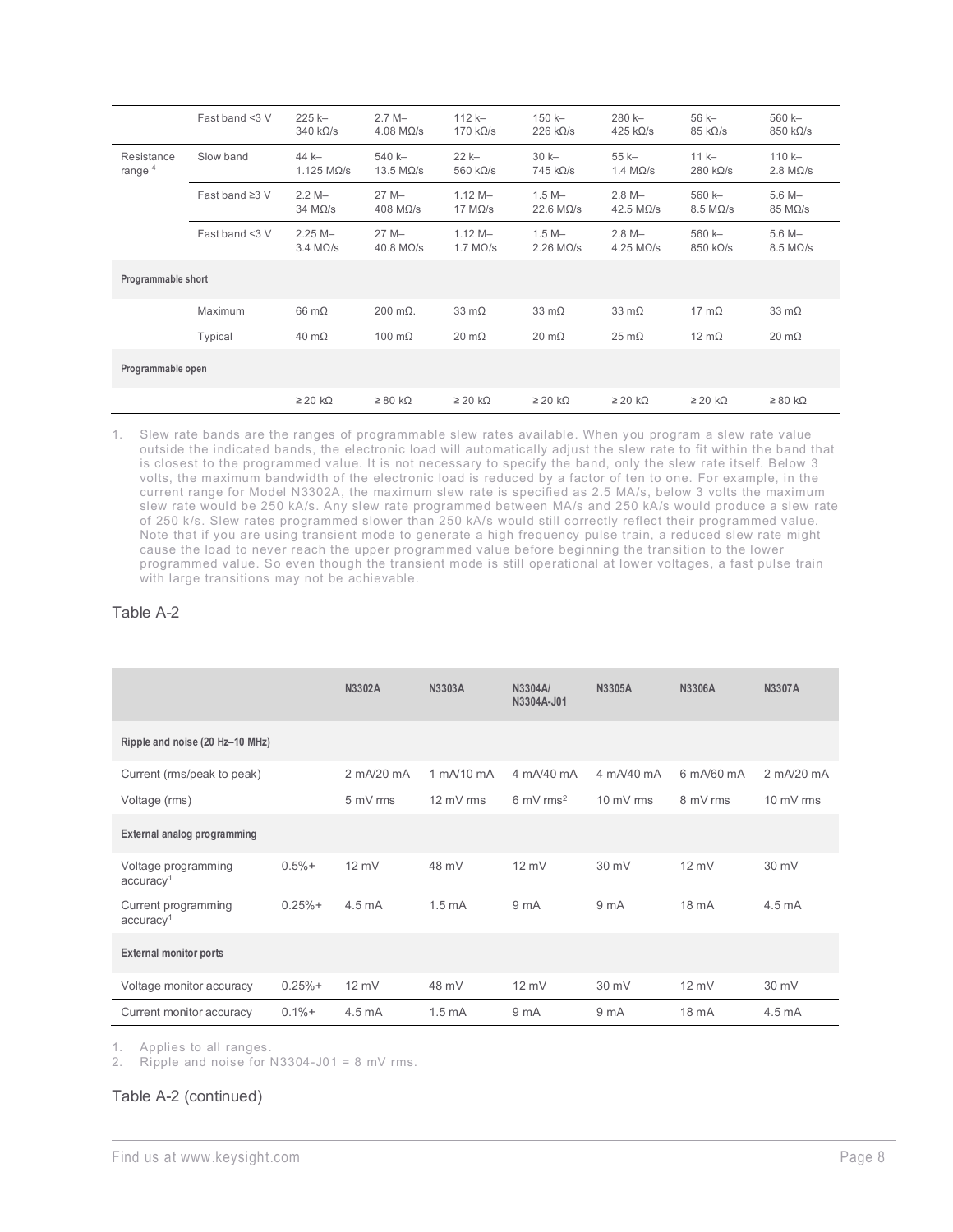Table A-3 lists the supplemental characteristics for the different mainframes

|                                    | <b>N3300A</b>                               | <b>N3301A</b>                  |
|------------------------------------|---------------------------------------------|--------------------------------|
| <b>Operating temperature range</b> |                                             |                                |
|                                    | $0 °C$ to 55 $°C$                           | 0 °C to 55 °C                  |
| Input ratings                      |                                             |                                |
| Operating range                    | 100-250 VAC; 48-63 Hz                       | 100-250 VAC; 48-63 Hz          |
| Input current                      | 4.2 A @ 100-127 VAC;<br>2.2 A @ 200-250 VAC | 2.3 A @ 100-250 VAC            |
| Input VA                           | 440 VA                                      | 230 VA                         |
| Inrush current                     | 38 A                                        | 18 A @ 115 VAC; 36 A @ 230 VAC |

Table A-3

| Number of samples or points | <b>Measurement time</b> | Additional fixed offset (in addition to<br>measurement accuracy |
|-----------------------------|-------------------------|-----------------------------------------------------------------|
| 1000 samples (default)      | $20 \text{ ms}$         | none                                                            |
| 200 samples                 | $10 \text{ ms}$         | $< 6\%$                                                         |
| 100 samples                 | 9 <sub>ms</sub>         | < 10%                                                           |
| 20 points                   | 7 ms                    | $< 30\%$                                                        |
| $<$ 20 points               | 7 ms                    | $> 30\%$                                                        |

Table A-4 Measurement time

## Supplemental Characteristics for All Model Numbers

#### Command processing time:

Average time for the output voltage to change after getting a GPIB command is 3 ms for discrete commands, 1 ms for list commands

#### List dwell characteristics:

Range: 0 - 10 s Resolution: 1 ms Accuracy: 5 ms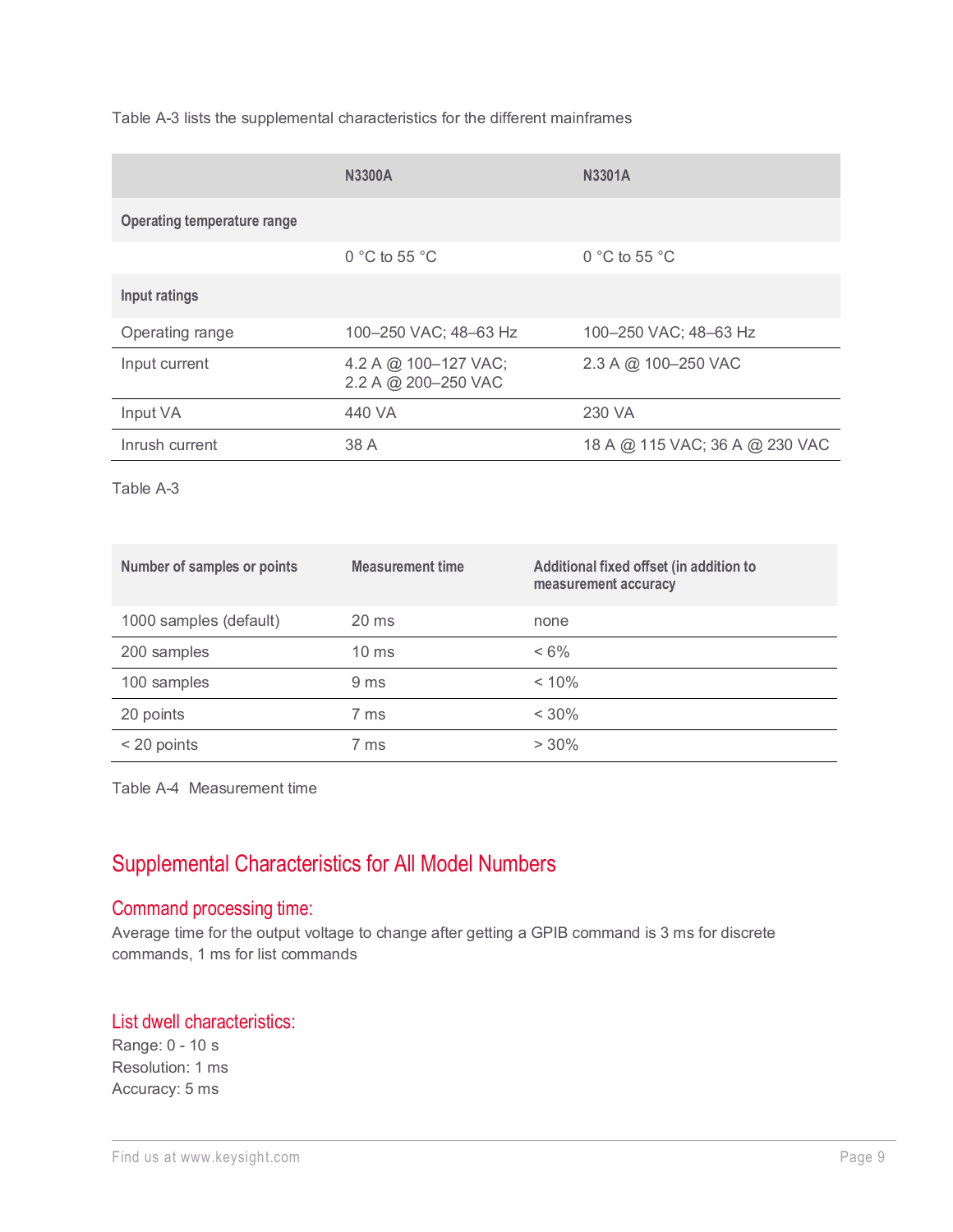#### Transient generator:

Frequency range: 0.25 Hz - 10 kHz Frequency accuracy: 0.5% Duty cycle range: 3 to 97% (0.25 Hz - 1 kHz); 6 to 94% (1 kHz - 10 kHz) Duty cycle accuracy: 1% Pulse width: 50  $\mu$ s ± 1% to 4 seconds ± 1%

#### Analog programming bandwidth:

10 kHz rms (-3 db frequency)

#### Analog programming voltage: Voltage: 0 - 10 V

Current: 0 - 10 V

#### Analog monitor ports:

Voltage: 0 - 10 V Current: 0 - 10 V

#### DC floating voltage:

Output terminals can be floated up to  $\pm$  300 VDC from chassis ground

#### Remote sensing:

5 V DC between sense and load input

#### Digital/Trigger inputs:

Vil =  $0.9$  V max at Iil = -1 mA Vih - 3.15 V min (pull-up resistor on input)

#### Digital/Trigger outputs:

Vol =  $0.72$  V max at  $\text{Io} = 1 \text{ mA}$ Voh =  $4.4$  V min at  $\text{loh} = -20 \mu \text{A}$ 

#### GPIB interface capabilities:

SH1, AH1, T6, L4, SR1, RL1 DT1, CD1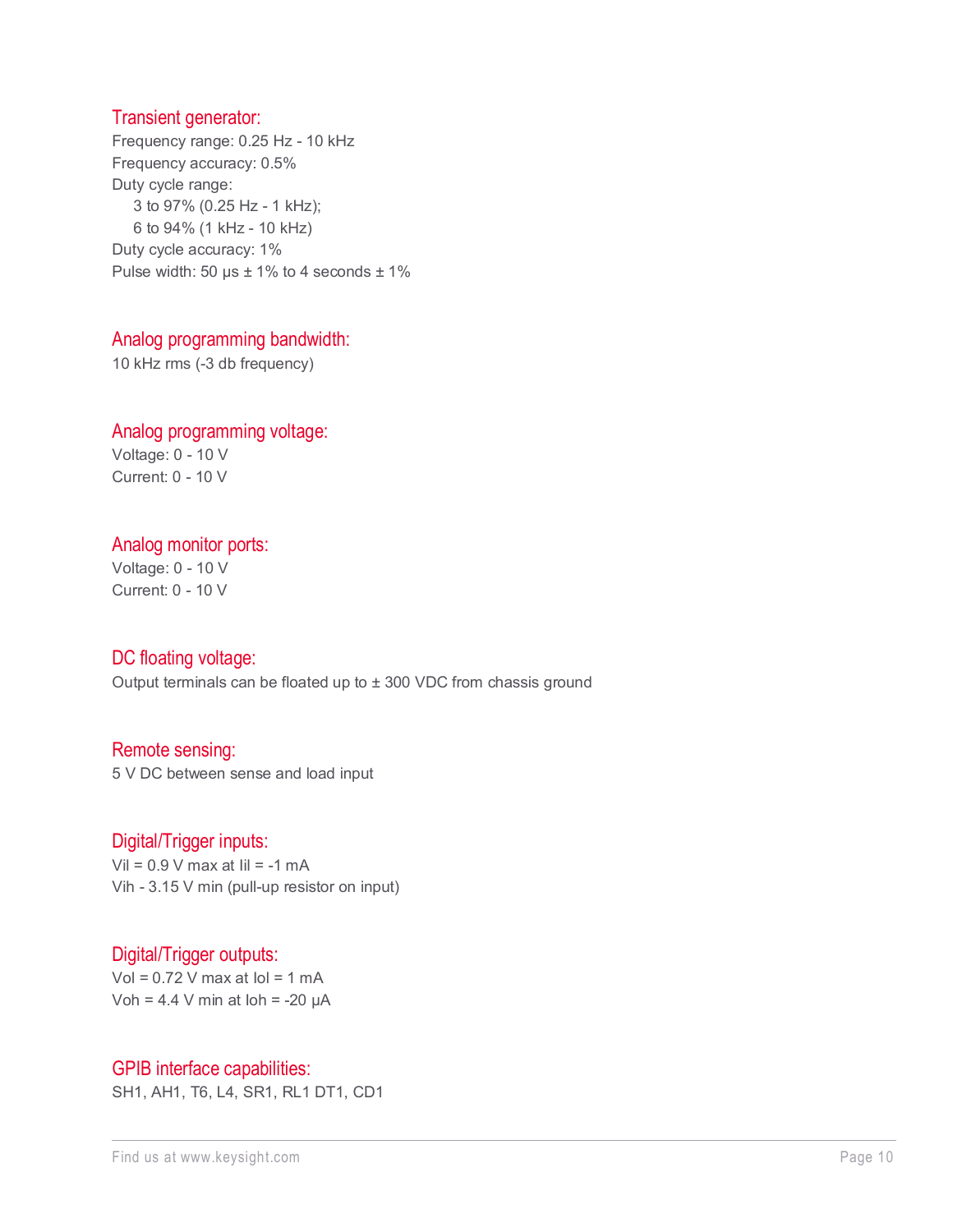#### Software driver:

VXI*plug&play*

#### Regulatory compliance:

UL 61010B-1, IEC 61010-1/EN 61010-1, CSA C22.2 No. 1010.1

#### Net weight:

N3300A: 13.2 kg (29 lb); N3301A: 7.3 kg (16 lb); N3302A, N3303A, N3304A, N3304A-J08 or N3307A: 2.7 kg (6 lb); N3305A or N3306A: 4.6 kg (10 lb)

#### Shipping weight:

N3300A: 17 kg (38 lb); N3301A: 9.1 kg (20 lb) N3302A, N3303A, N3304A, N3304A-J08 or N3307A: 4.1 kg (9 lb) N3305A or N3306A: 6.8 kg (15 lb)

## Ordering Information

N3300A & N3301A mainframes ship with product reference CD-ROM including: VXI*plug&play* drivers, user's guide, programming guide, and application notes.

#### Module options:

Opt. A6J: Certificate of calibration Opt. UK6: Commercial calibration Opt. UJ1: 8 mm screw terminal connector

#### Chassis options:

Opt. 0L1: Printed user's guide and programming guide Note: no service manual available for this product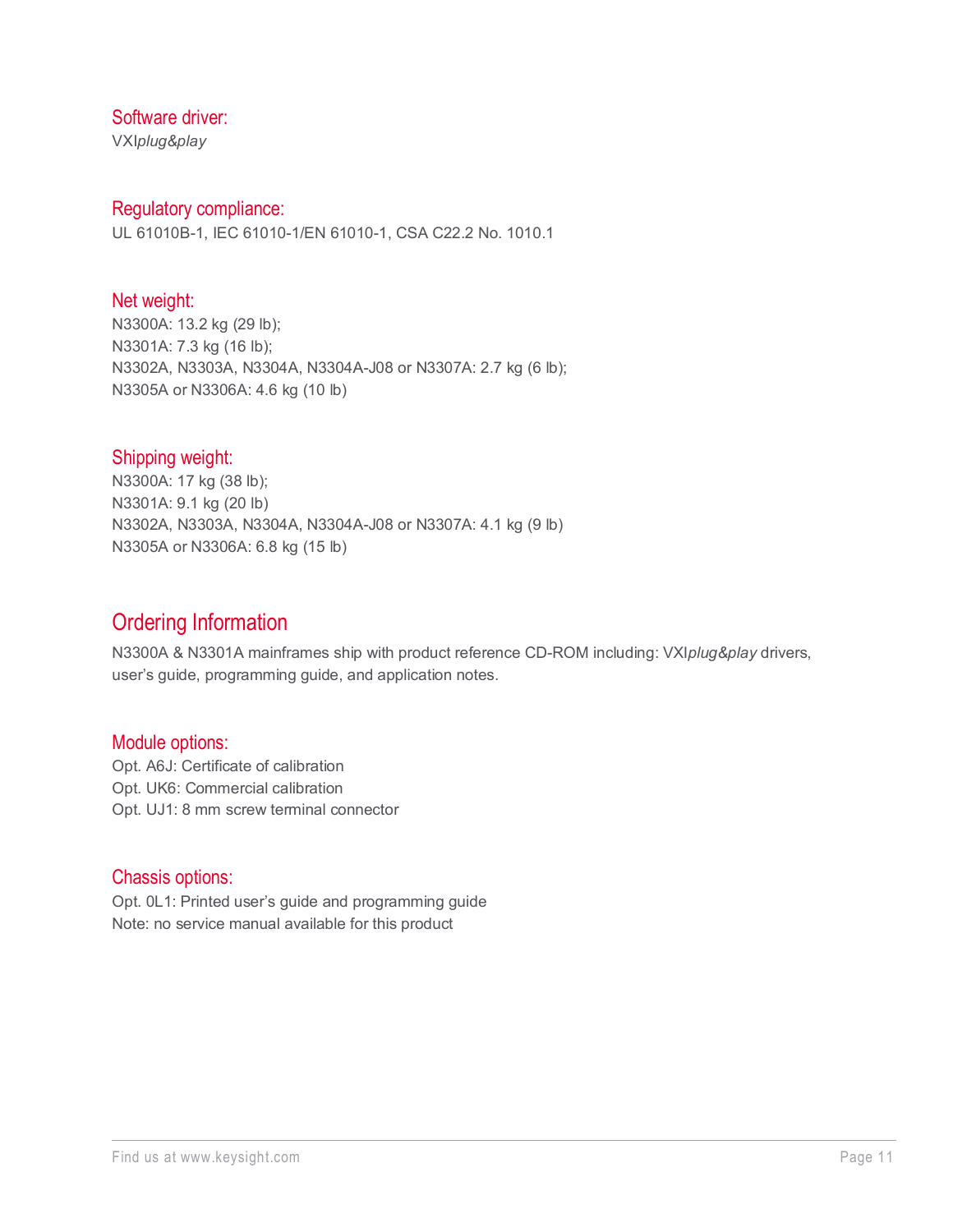## **Accessories**

#### 1CM020A1 (N3300A)

Rackmount flange kit 88.1 mm H (2U) – four brackets (4U total); 1.75 inch hole spacing

#### 1CP012A1 (N3300A)

Rackmount flange and handle kit 88.1 mm H (2U) – four brackets (4U total); front handles

#### 1CM001A1 (N3301A)

Rackmount flange kit 177.0 mm H (4U) – one bracket, one half-module bracket

#### 1CM034A1 (N3301A)

Rackmount flange kit 177.0 mm H (4U) – two flange brackets and lock link kit for mounting two units side by side. Equivalent to 1CM023A plus p/n 5061-9694 lock link kit.

#### E3663AC

Support rails for Keysight rack cabinets



#### Keysight N3300A

<sup>1.</sup> Support rails or slides are required.